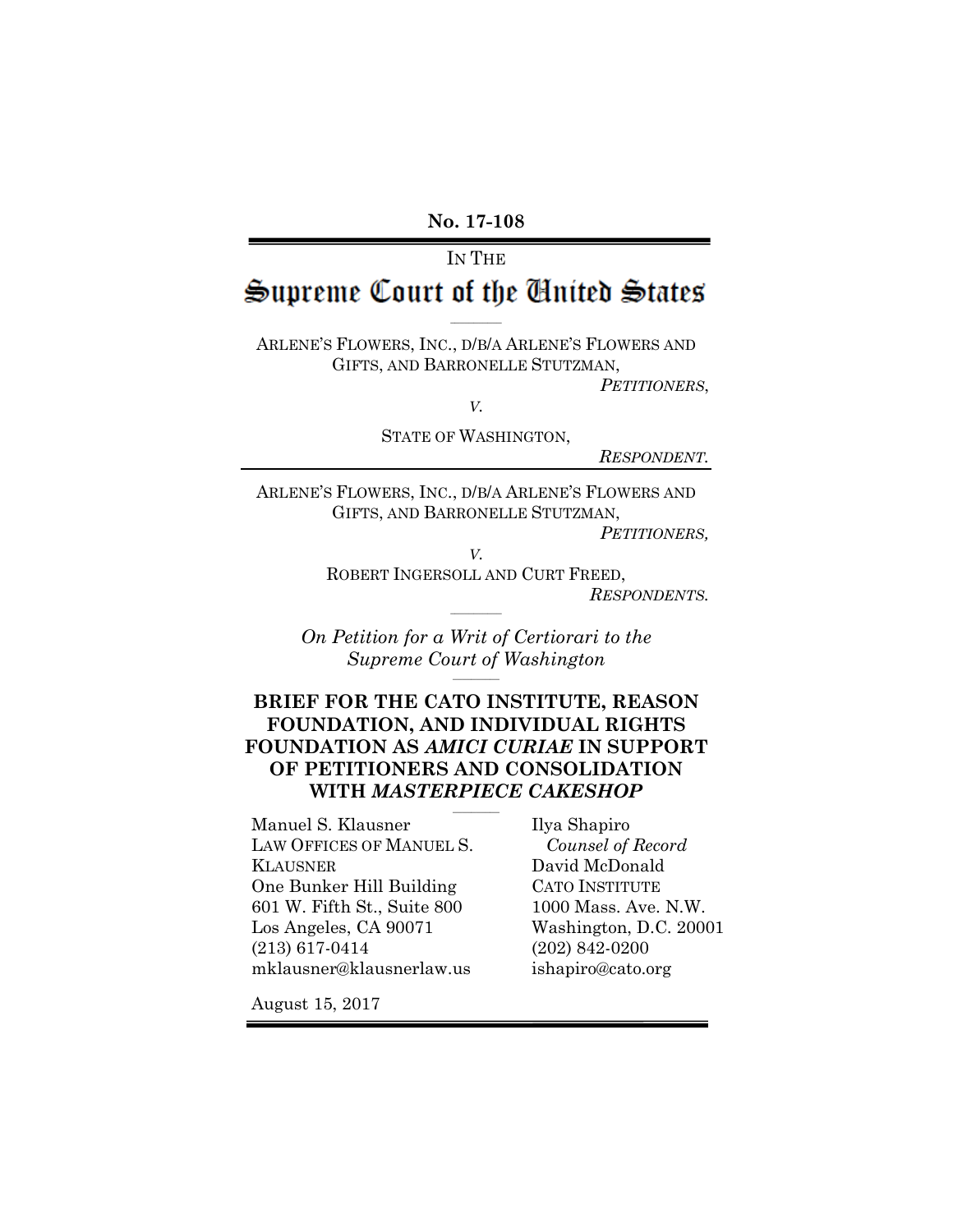### **QUESTIONS PRESENTED**

- 1. Whether the creation and sale of custom floral arrangements to celebrate a wedding ceremony is artistic expression, and if so, whether compelling their creation violates the Free Speech Clause.
- 2. Whether the compelled creation and sale of custom floral arrangements to celebrate a wedding and attendance at that wedding against one's religious beliefs violates the Free Exercise Clause.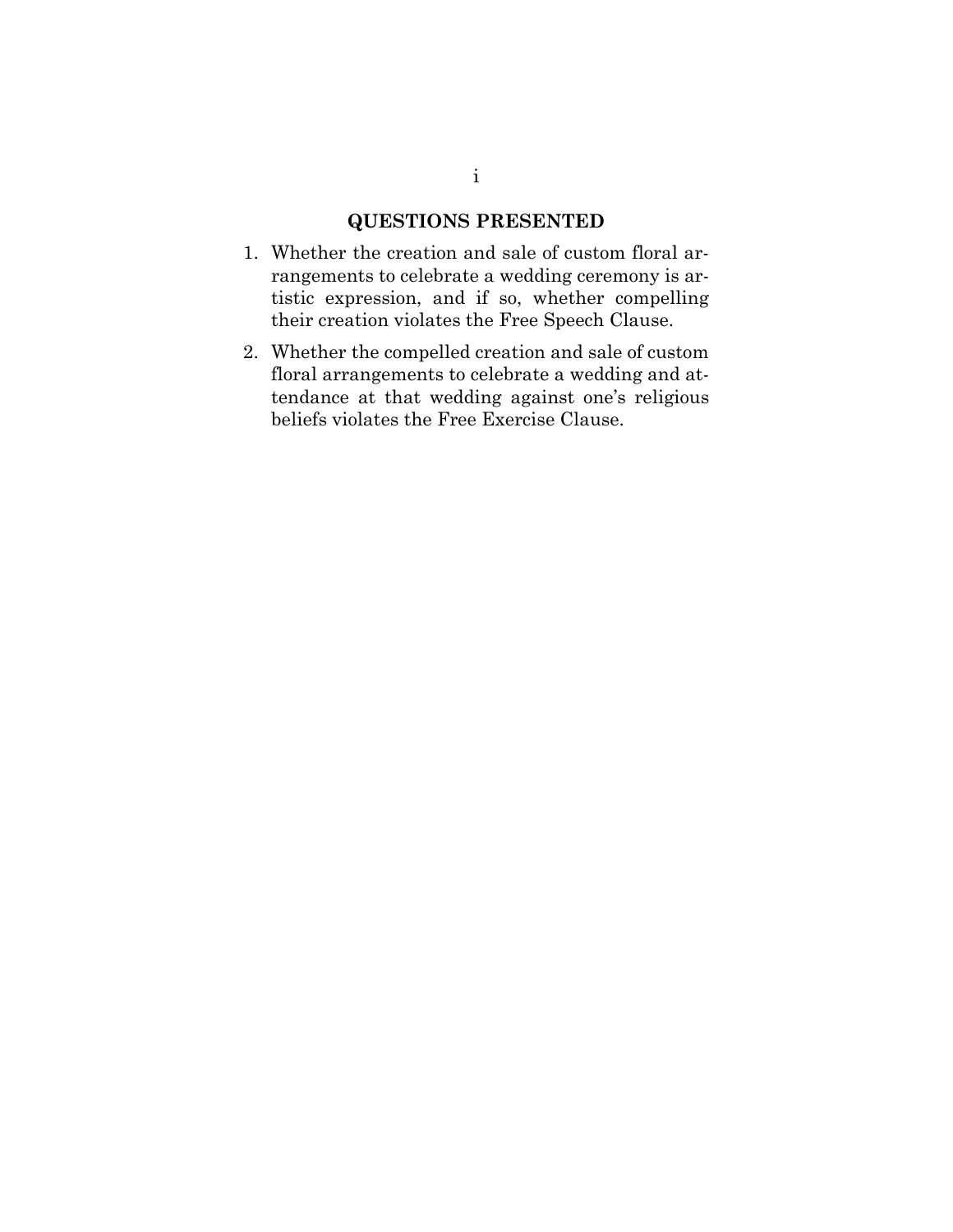## **TABLE OF CONTENTS**

| INTRODUCTION AND SUMMARY OF                                                                                                                                       |
|-------------------------------------------------------------------------------------------------------------------------------------------------------------------|
|                                                                                                                                                                   |
| Creating Custom Flower Arrangements and<br>L<br>Baking Custom Wedding Cakes Both<br>Constitute Artistic Expression That Is                                        |
| H.<br>Both Cases Concern the Extent to Which the<br>Government May Use Anti-Discrimination<br>Law to Compel Business Owners to<br>Participate in Same-Sex Wedding |
| III. Reviewing These Cases Together Would Help<br>the Court in Its Analysis and Provide Much-<br>Needed Guidance to the Lower Courts 10                           |
|                                                                                                                                                                   |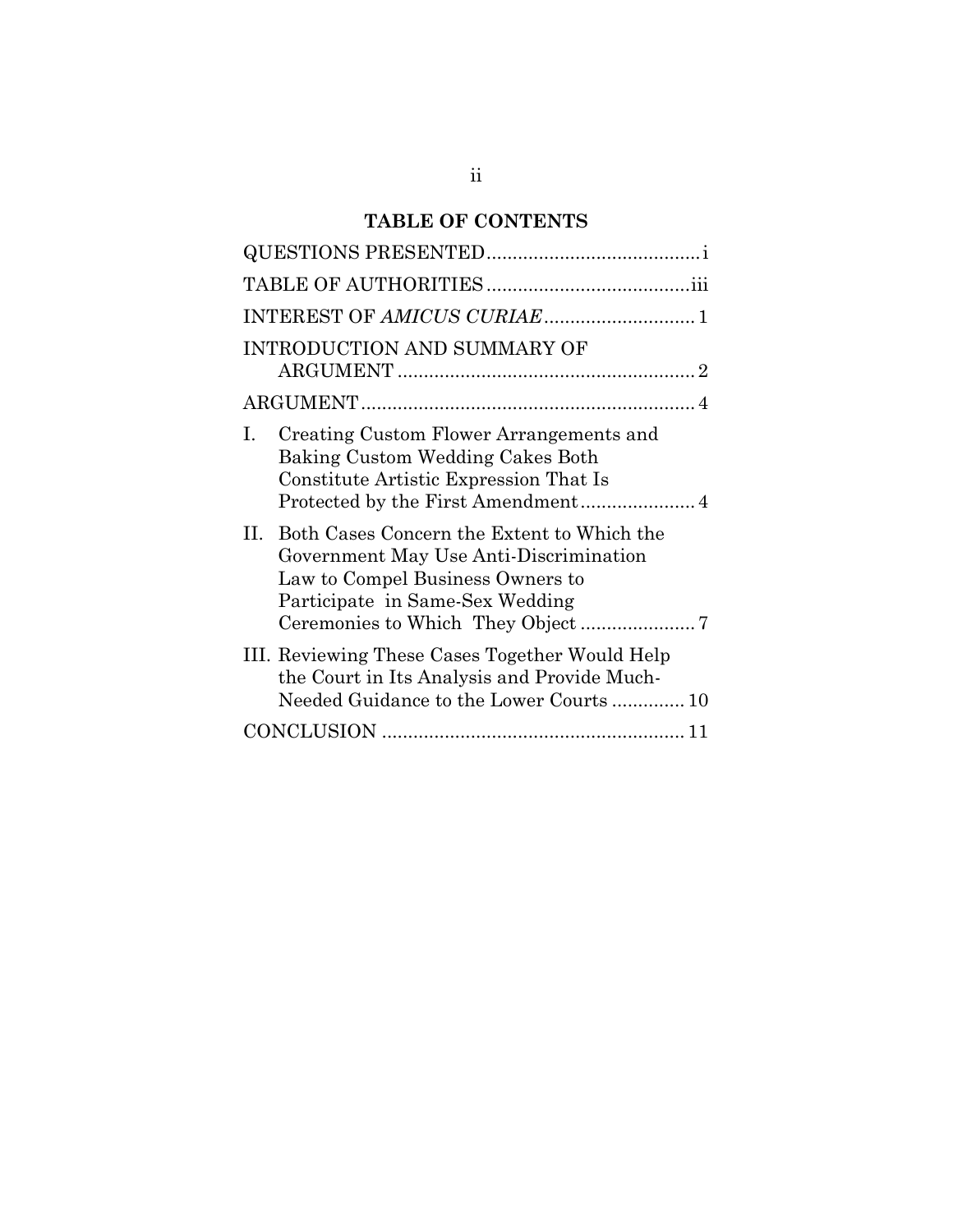## **TABLE OF AUTHORITIES**

# **Page(s)**

## **Cases**

| Cohen v. California,                                                      |  |
|---------------------------------------------------------------------------|--|
| Erie v. Pap's $A.M.$ ,                                                    |  |
| First Covenant Church v. City of Seattle,                                 |  |
| Hurley v. Irish-American Gay, Lesbian & Bisexual                          |  |
| Joseph Burstyn, Inc. v. Wilson,                                           |  |
| Masterpiece Cakeshop, Inc. v. Colo. Civil Rights<br>$Comm'n$ , No. 16-111 |  |
| Ortiz v. New Mexico,                                                      |  |
| Rumsfeld v. FAIR,                                                         |  |
| Schad v. Borough of Mt. Ephraim,                                          |  |
| Se. Promotions Ltd. v. Conrad,                                            |  |
| State v. Arlene's Flowers, Inc.,                                          |  |
| Stromberg v. California,                                                  |  |
|                                                                           |  |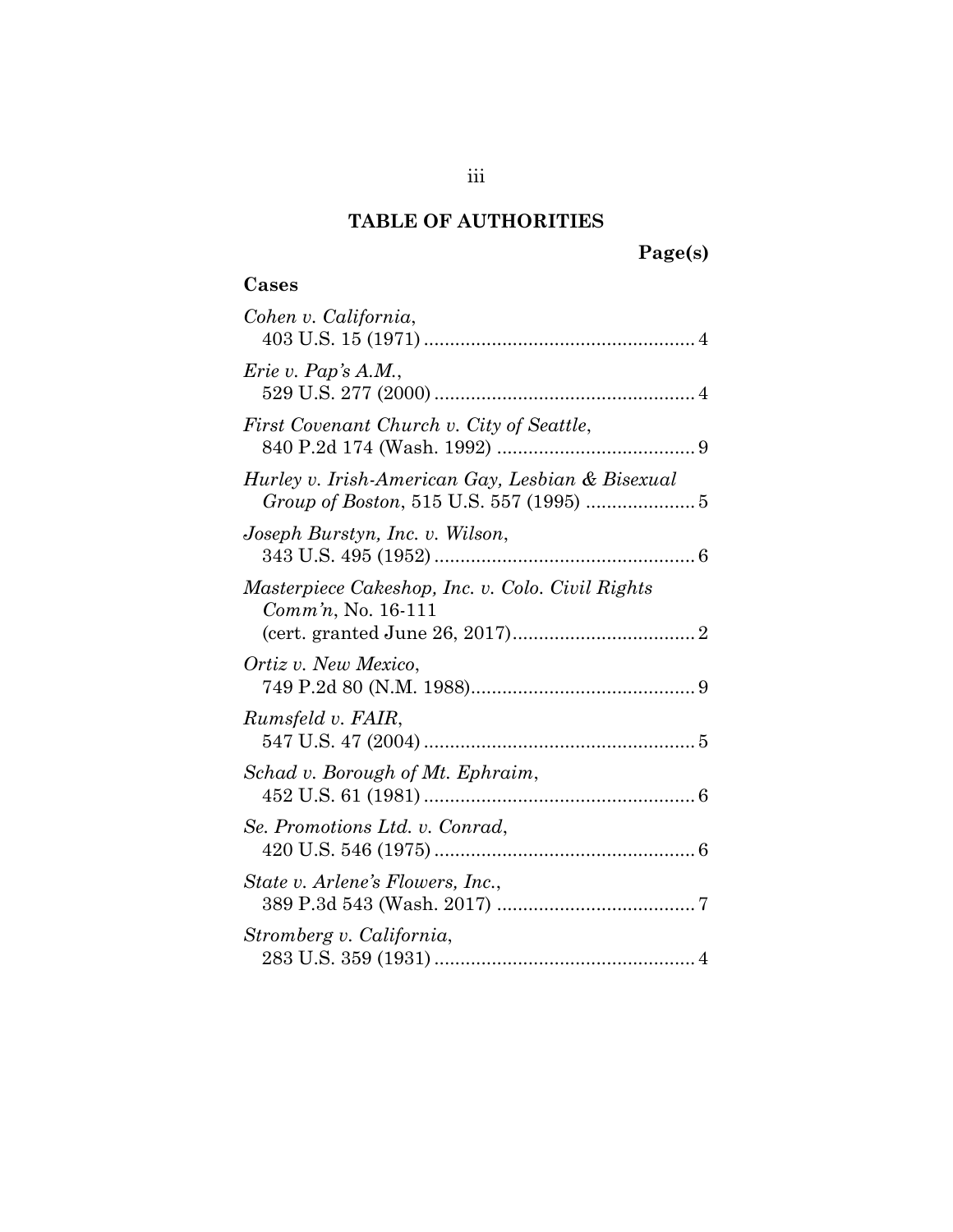| Texas v. Johnson,                                    |
|------------------------------------------------------|
| Tinker v. Des Moines Indep. Cmty. Schl. Dist.,       |
| United States v. O'Brien,                            |
| Virginia v. Black,                                   |
| Walker v. Tex. Div., Sons of Confed. Veterans, Inc., |
| Ward v. Rock Against Racism,                         |
| W. Va. State Bd. of Educ. v. Barnette,               |
| Wooley v. Maynard,                                   |

## **Other Authorities**

| Petition for Writ of Certiorari, Masterpiece                                                                      |
|-------------------------------------------------------------------------------------------------------------------|
| Cakeshop, Inc. v. Colo. Civil Rights Comm'n,                                                                      |
|                                                                                                                   |
| Petition for Writ of Certiorari, Arlene's Flowers,<br><i>Inc. v. Washington, No.</i> 17-108 (July 14, 2017)  5, 6 |
| The Bridal Foundation, Jane Packer,                                                                               |
|                                                                                                                   |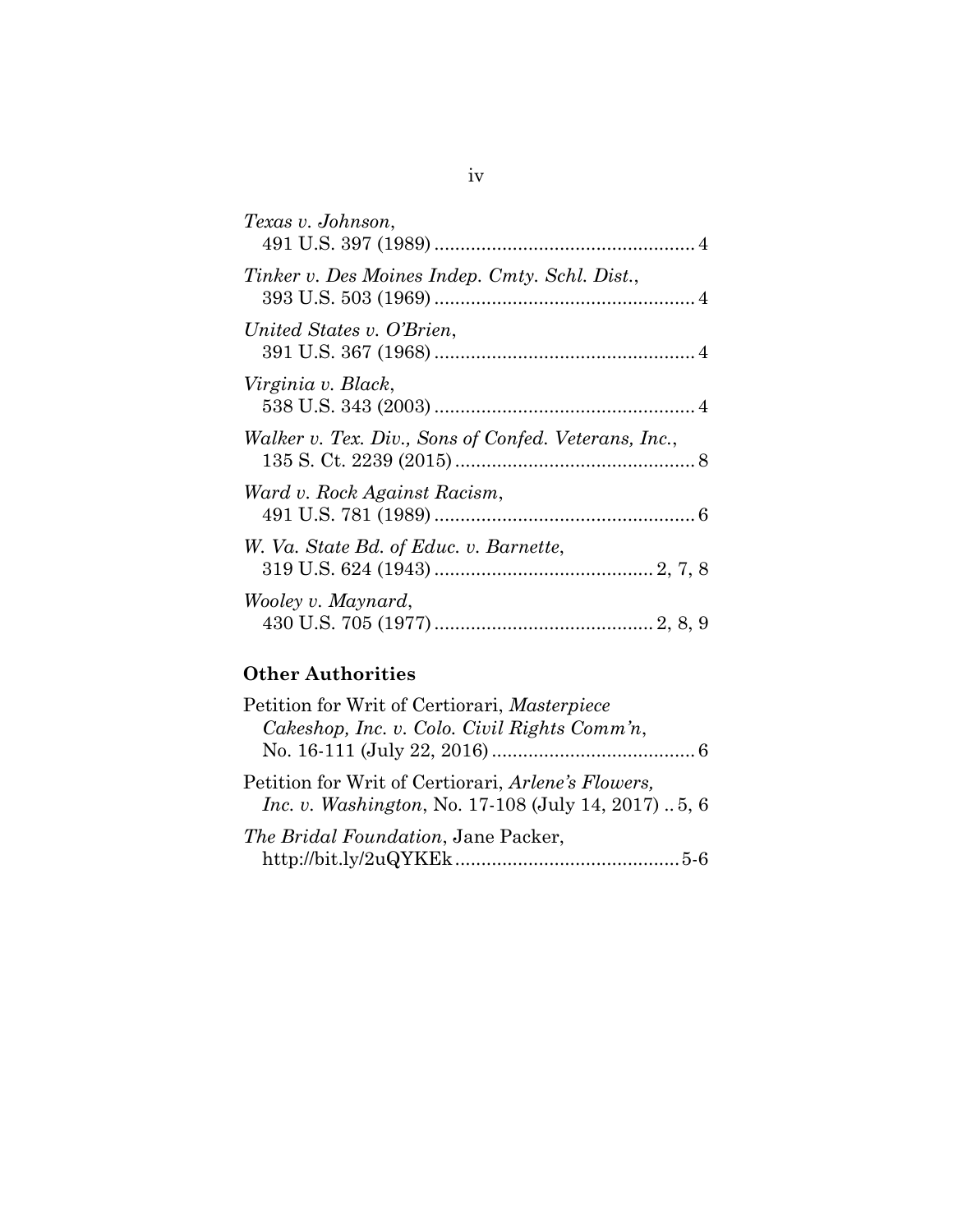#### **INTEREST OF** *AMICUS CURIAE***<sup>1</sup>**

The **Cato Institute** is a nonpartisan public policy research foundation dedicated to advancing individual liberty, free markets, and limited government. Cato's Center for Constitutional Studies promotes the principles of limited constitutional government that are the foundation of liberty. To those ends, Cato publishes books and studies, conducts conferences, and produces the annual *Cato Supreme Court Review*.

**Reason Foundation** is a nonpartisan, nonprofit think tank, founded in 1978. Reason's mission is to promote free markets, individual liberty, equal rights, and the rule of law. Reason advances its mission by publishing *Reason* magazine and commentary on www.reason.com, www.reason.org, and www.reason.tv. To further its commitment to "Free Minds and Free Markets," Reason participates as *amicus* in cases raising significant legal and constitutional issues.

The **Individual Rights Foundation** is the legal arm of the David Horowitz Freedom Center. The IRF is dedicated to supporting free speech, associational rights, and other constitutional protections. The IRF opposes attempts from anywhere along the political spectrum to undermine freedom of speech and equality of rights, and it combats overreaching governmental activity that impairs individual rights.

This case concerns *amici* because it implicates the First Amendment's protection against compelled expressive activity.

 $\overline{a}$ 

<sup>1</sup> Rule 37 statement: All parties lodged blanket consenting to the filing of *amicus* briefs. No counsel for any party authored any of this brief; *amici* alone funded its preparation and submission.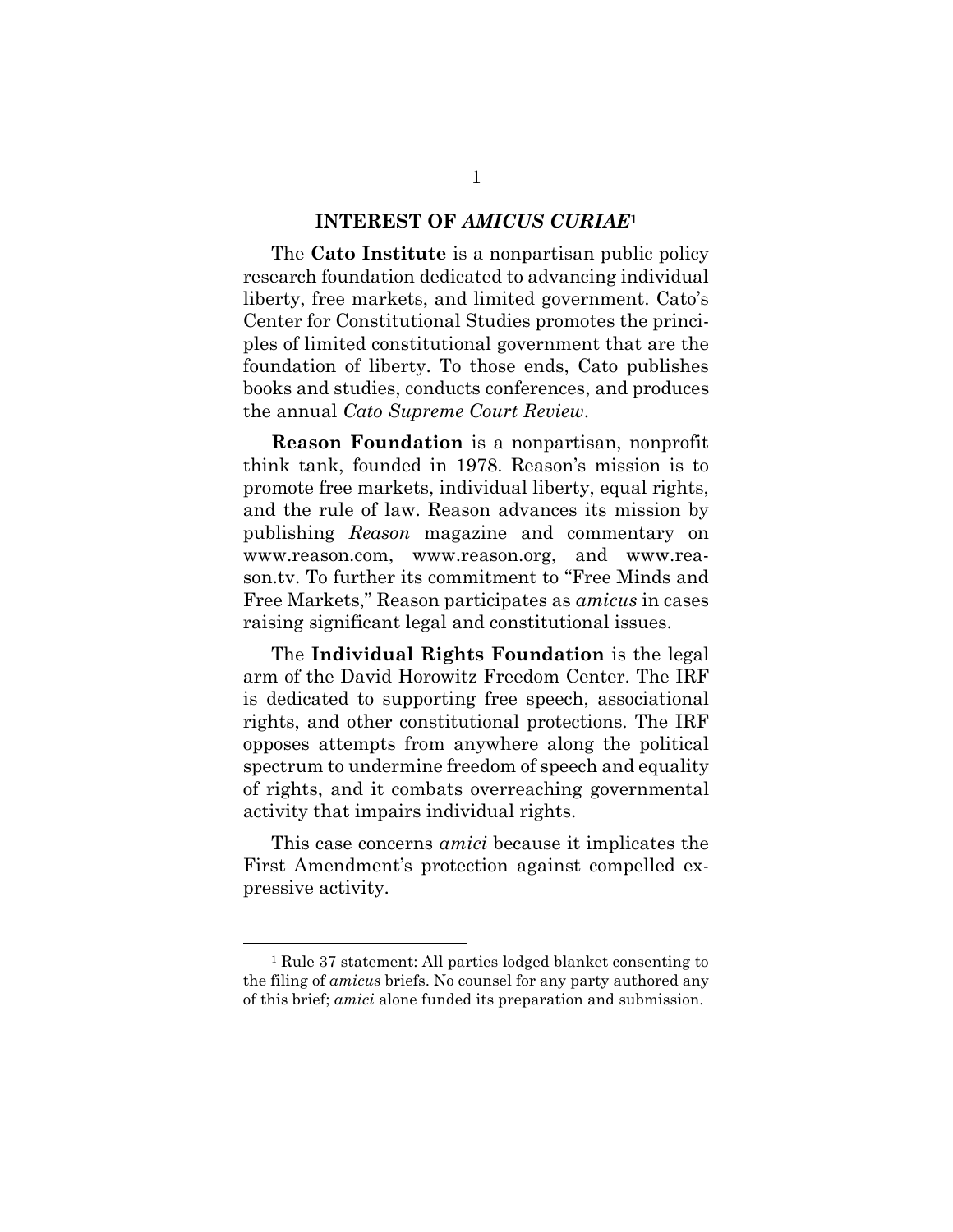### **INTRODUCTION AND SUMMARY OF ARGUMENT**

This case, like the already-granted *Masterpiece Cakeshop, Inc. v. Colo. Civil Rights Comm'n*, No. 16- 111 (cert. granted June 26, 2017), concerns a state's attempt to compel a private individual to express support for ideas that are anathema to their sincerely held religious convictions in violation of the First Amendment. Floral design is a form of artistic expression akin to painting or sculpture, and by mandating that the petitioner here, Barronelle Stutzman, create custom flower arrangements in celebration of same-sex marriage ceremonies or be forced out of business, the Washington Supreme Court has effectively undermined this Court's declaration that speech compulsions are just as unconstitutional as speech restrictions. *See Wooley v. Maynard*, 430 U.S. 705, 715 (1977) (holding that even "the passive act of carrying the state motto on a license plate . . . . 'invades the sphere of intellect and spirit which it is the purpose of the First Amendment to our Constitution to reserve from all official control.'") (quoting *W. Va. State Bd. of Educ. v. Barnette*, 319 U.S. 624, 642 (1943)).

Barronelle Stutzman has been a floral-design artist for more than 40 years. She owns and operates Arlene's Flowers, which she runs according to the same Christian faith and values that she follows in all other aspects of her life. The controversy that led to this litigation began when Robert Ingersoll—for whom Barronelle had happily created flower arrangements for more than nine years—asked her to design the flowers for his wedding to his same-sex partner Curt Freed. Because her faith recognizes marriage as only between a man and a woman, she politely declined and referred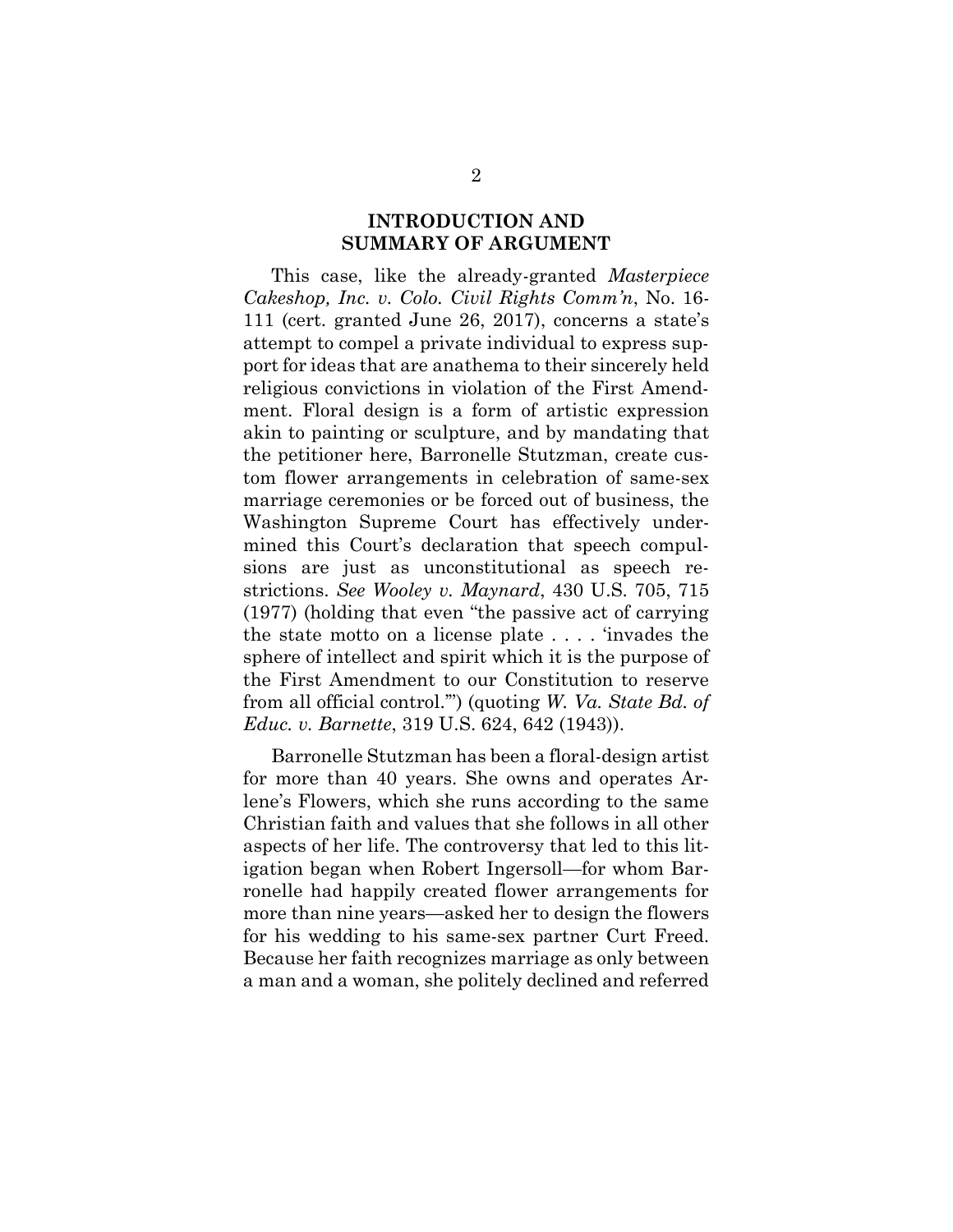the couple to a number of other nearby florists. Soon after, Washington's attorney general sued Barronelle for violating the Washington Law Against Discrimination and the Washington Consumer Protection Act, and the ACLU filed a private suit on behalf of Robert and Curt. The trial court granted summary judgment for the state and the couple. The Washington Supreme Court affirmed, holding that Barronelle's floral design and arrangement did not constitute artistic expression and was merely unexpressive conduct.

If that background sounds familiar, it's because if you replace "florist" with "baker" and Washington with Colorado, you get *Masterpiece Cakeshop*, which the Court agreed to hear on June 26. There is significant overlap in the facts and legal issues raised by each case, and it would be beneficial for the Court to review them together, as requested by the petitioners. *Amici* also urge the Court to consolidate the cases because they both concern essentially the same kind of government action; both involve artistic expression mistakenly construed as largely nonexpressive commercial conduct by lower courts; and reviewing the two cases together would provide the Court with a more extensive factual record on which to base a decision, as well as help clarify the applicability of the ultimate decision's holding. If the Court chooses not to grant this petition, *amici* urge it to at least hold the case pending the resolution of *Masterpiece Cakeshop*.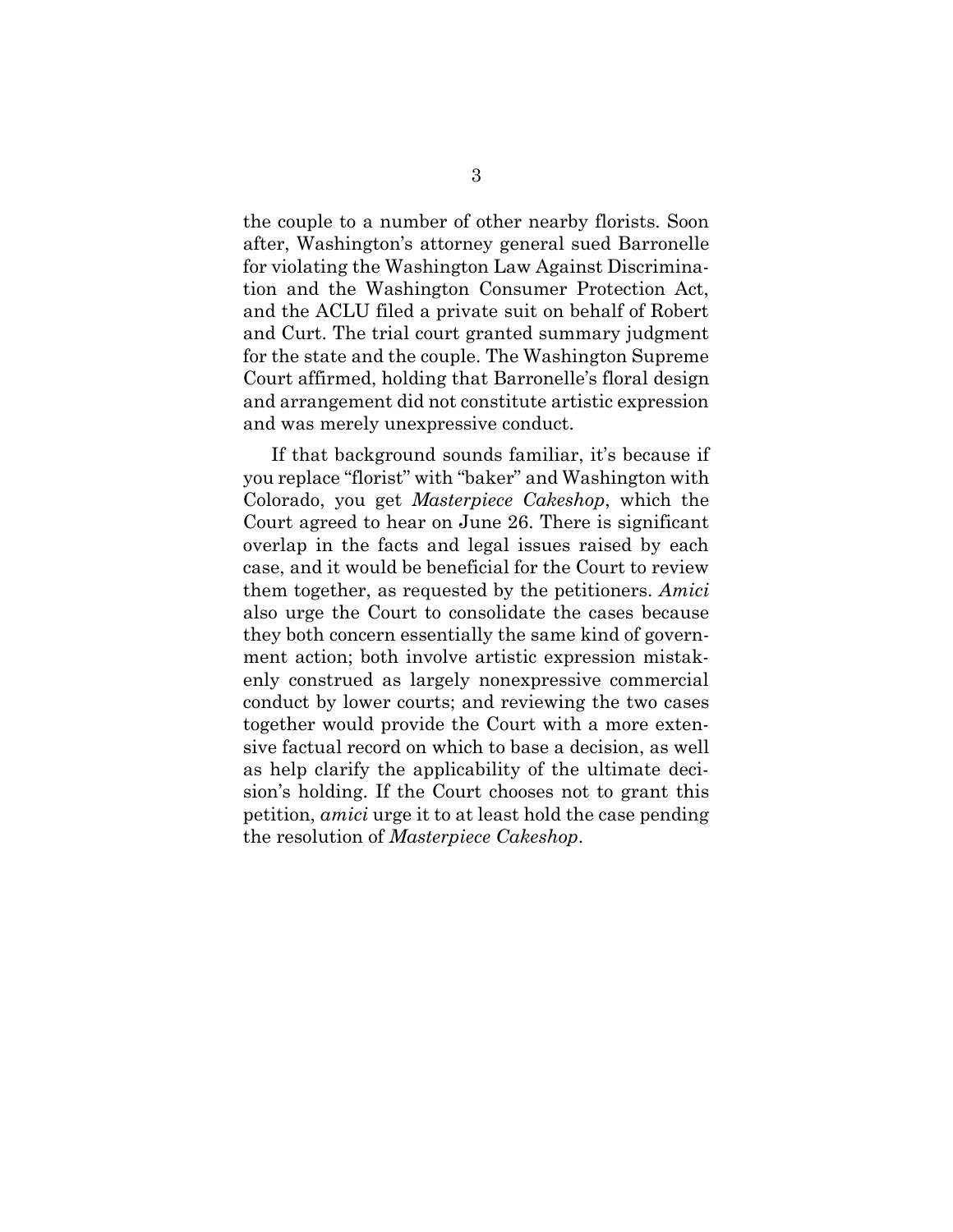#### **ARGUMENT**

### **I. Creating Custom Flower Arrangements and Baking Custom Wedding Cakes Both Constitute Artistic Expression That Is Protected by the First Amendment**

This Court has long held that the First Amendment's protection of free expression encompasses more than the mere speaking or writing of words, and in fact covers a broad range of artistic expression and symbolic activities. *See Stromberg v. California*, 283 U.S. 359 (1931) (holding that California's ban on displaying red flags could not be justified as an attempt to prevent anarchist or communist violence); *Tinker v. Des Moines Indep. Cmty. Schl. Dist.*, 393 U.S. 503 (1969) (protecting the right of public high school students to wear black armbands to school in protest against the Vietnam War); *Cohen v. California*, 403 U.S. 15 (1971) (overturning a disturbing-the-peace conviction for wearing a jacket displaying the phrase "Fuck the Draft" inside a courthouse); *Texas v. Johnson*, 491 U.S. 397 (1989) (holding that laws prohibiting desecration of the American flag violate the First Amendment); *Virginia v. Black*, 538 U.S. 343 (2003) (holding that even the racially charged act of burning a cross, without additional evidence of a specific intent to intimidate, constitutes protected symbolic speech).<sup>2</sup> Art is speech, regardless of whether it actually expresses any important ideas—or even any perceptibly coherent

 $\overline{a}$ 

<sup>2</sup> Even cases upholding restrictions on symbolic speech, such as *United States v. O'Brien*, 391 U.S. 367 (1968) (burning draft cards) or *Erie v. Pap's A.M.*, 529 U.S. 277 (2000) (nude erotic dancing), have acknowledged the expressive content of the restricted speech and merely outlined relatively narrow contexts in which the state interest can outweigh the First Amendment interest.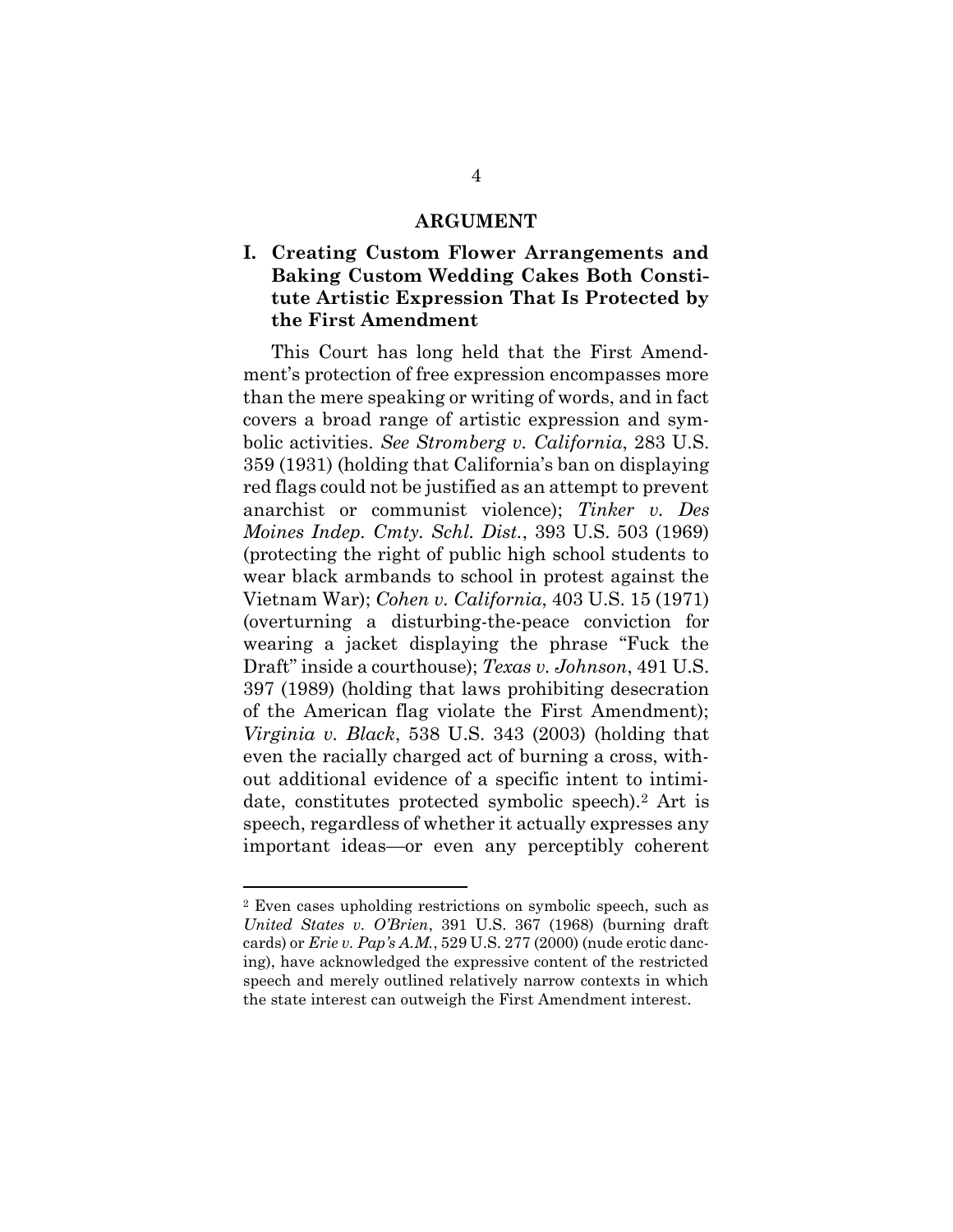idea at all. *Hurley v. Irish-American Gay, Lesbian & Bisexual Group of Boston*—which upheld the right of parade organizers not to allow a gay-rights group to march because they did not want to endorse the its message—even went so far as to say that the paintsplatter art of Jackson Pollock, atonal music of Arnold Schoenberg, and nonsense words of Lewis Carroll's Jabberwocky poem are "unquestionably shielded" by the First Amendment. 515 U.S. 557, 569 (1995).

While not all conduct that may arguably contain some amount of expressive content is protected by the First Amendment, *see Rumsfeld v. FAIR*, 547 U.S. 47, 62 (2004) ("Compelling a law school that sends scheduling e-mails for other recruiters to send one for a military recruiter is simply not the same as forcing a student to pledge allegiance, or forcing a Jehovah's Witness to display the motto 'Live Free or Die,' and it trivializes the freedom protected in *Barnette* and *Wooley*  to suggest that it is."), both custom flower-arranging and custom cake-making fit easily within the scope of protection described in *Hurley* and other cases.

As the petitioners here argue, floral designs are artistic expression. Pet. for Writ of Certiorari at 21, *Arlene's Flowers, Inc. v. Washington*, No. 17-108 (Jul. 14, 2017). Numerous schools of floristry art exist throughout the world, offering a wide variety of courses, including ones tailored to weddings. The Jane Packer School in London, for example, offers a course called "The Bridal Foundation." *The Bridal Foundation*, Jane Packer, http://bit.ly/2uQYKEk. In it, students "[l]earn how to create a variety of bridal bouquets, bridesmaids' bouquets, accessories and buttonholes in Jane's *signature style*. [The course] equip[s] all students with the skills and confidence to tackle simple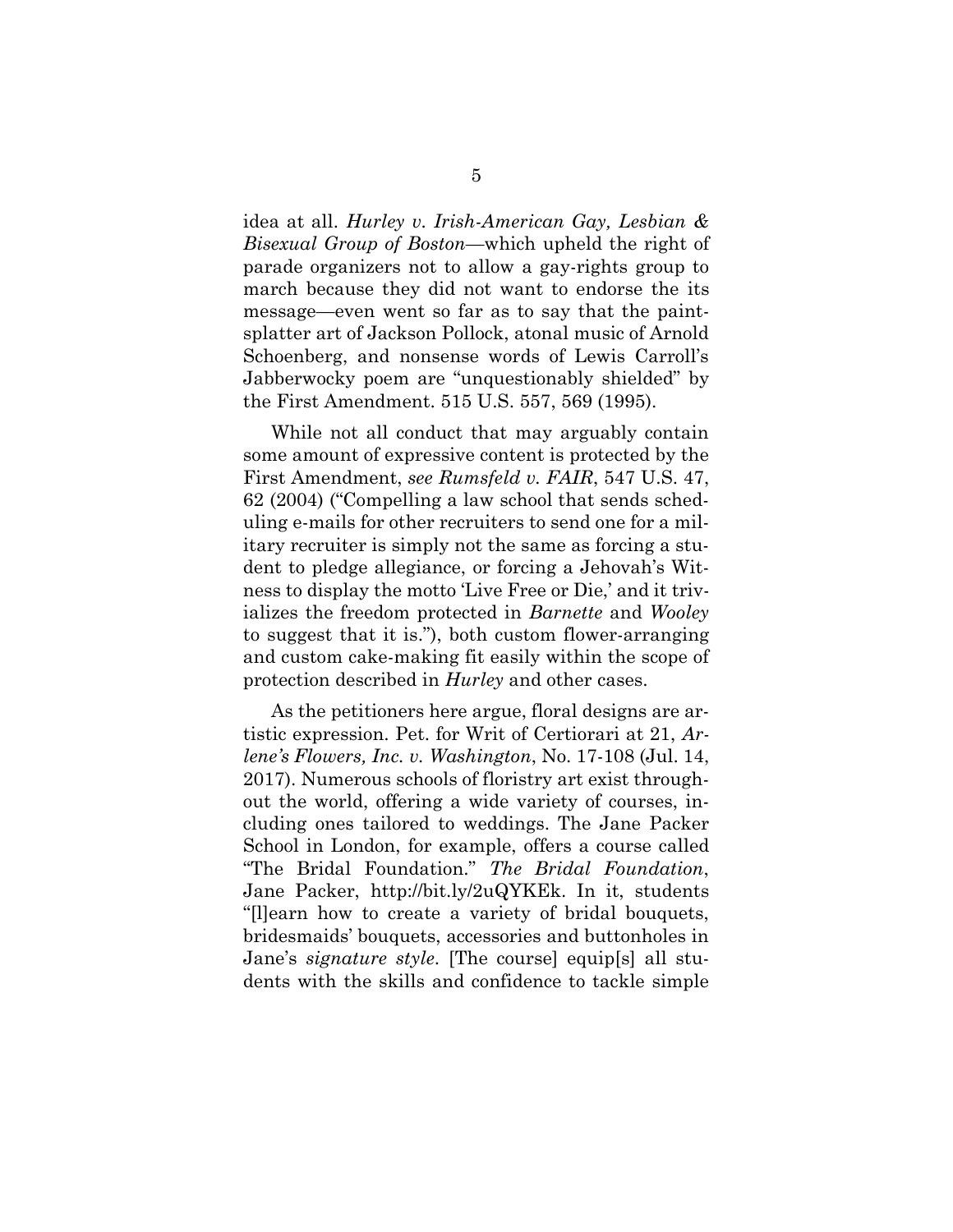wedding requests with style. [The school] then encourages [its] students to *develop their own style* with the guide of Jane's philosophy to produce all aspects required of a wedding." *Id.* (emphasis added).

 Barronelle Stutzman puts a great deal of artistic energy into creating wedding arrangements, often meeting with couples for multiple hours "to learn about them, their story, their tastes, and desired aesthetic," and then, "[i]nspired by such factors as the season and location of the wedding, and colors and themes the couple have chosen, Barronelle creates original floral arrangements using artistic principles that range from proportion, color, space, and line to texture, harmony, and even fragrance." Pet. for Writ of Certiorari at 3–4, *Arlene's Flowers*, No. 17-108.

 Likewise, the cakes at issue in *Masterpiece Cakeshop* "are a form of original artwork that require him to paint, draw, and sculpt various decorative elements and meld them together into a unified design that communicates a personalized celebratory message." Pet. for Writ of Certiorari at 19, *Masterpiece Cakeshop v. Colo. Civil Rights Comm'n*, No. 16-111 (Jul. 22, 2017).

Although the Court has never spoken directly on the First Amendment status of either floral design or cake-baking, it has identified numerous forms of art as speech. *See*, *e.g.*, *Ward v. Rock Against Racism*, 491 U.S. 781, 790–91 (1989) (music without words); *Schad v. Borough of Mount Ephraim*, 452 U.S. 61, 65–66 (1981) (dance); *Se. Promotions Ltd. v. Conrad*, 420 U.S. 546, 557–58 (1975) (theater); *Joseph Burstyn, Inc. v. Wilson*, 343 U.S. 495, 502–03 (1952) (movies). Despite the arguments put forth by the state courts of Washington and Colorado, both floral design and baking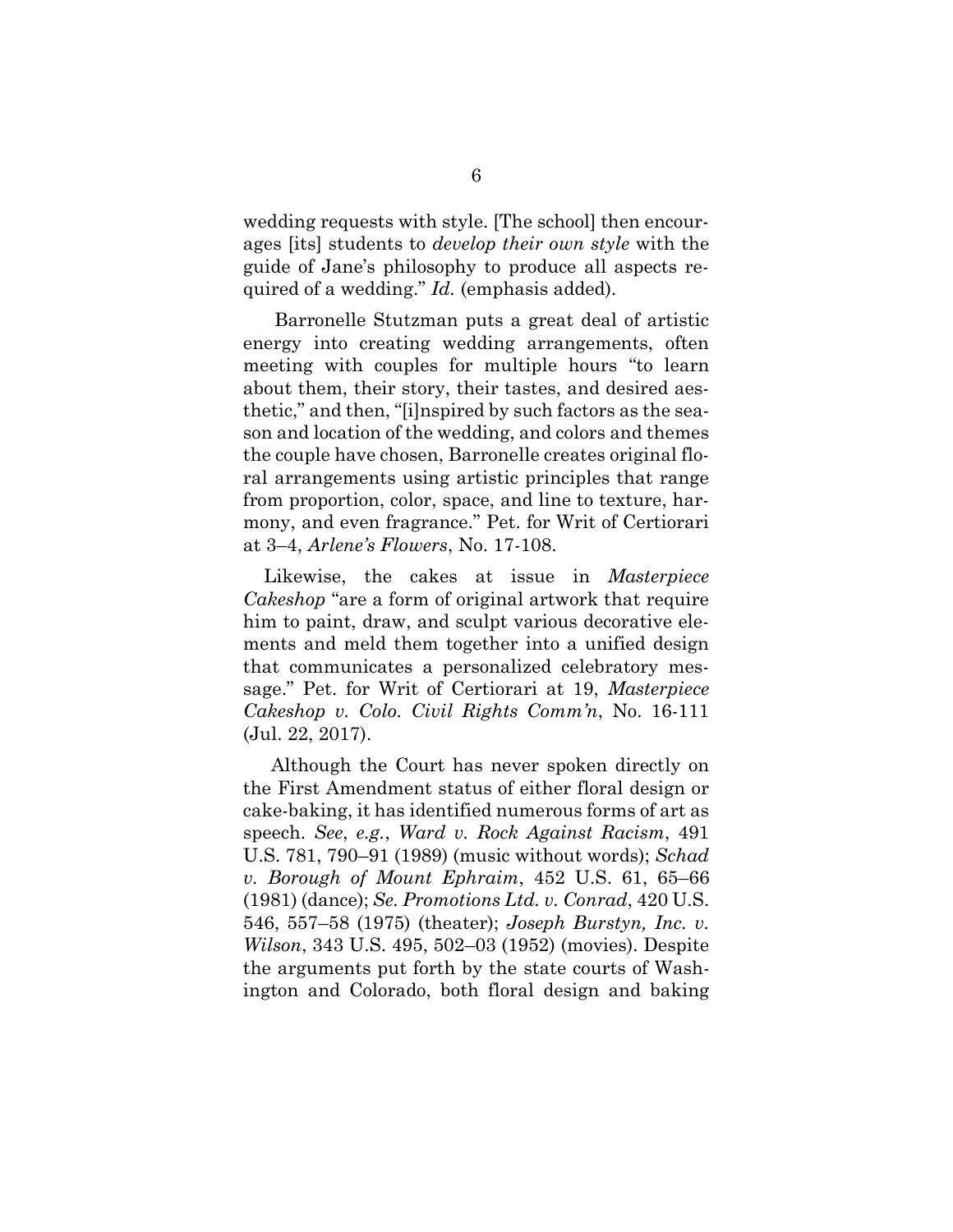wedding cakes—explicitly artistic activities—fit in far better with those protected art forms than the decision not to allow military recruiters at a law school that was at issue in *Rumsfeld v. FAIR*. Simply asserting that arranging flowers (or baking and decorating a cake) for a wedding is not "inherently expressive," as the Washington Supreme Court did, *State v. Arlene's Flowers, Inc.*, 389 P.3d 543, 559 (Wash. 2017), cannot override the clear evidence and longstanding precedent screaming at the top of their lungs that *this is art*.

### **II. Both Cases Concern the Extent to Which the Government May Use Anti-Discrimination Law to Compel Business Owners to Participate in Same-Sex Wedding Ceremonies to Which They Object**

In addition to the problem of defining what exactly qualifies as expression worthy of First Amendment protection, the second core legal question—common to both this case and *Masterpiece Cakeshop*—is whether the compelled-speech doctrine applies to refusals of for-hire professionals to engage in artistic expression that they believe would constitute a personal endorsement of same-sex marriage. The courts below in both cases mistakenly said that it does not, and *amici* urge this Court to set the record straight.

More than 70 years ago, in *Barnette*, this Court stated: "If there is any fixed star in our constitutional constellation, it is that no official, high or petty, can prescribe what shall be orthodox in politics, nationalism, religion, or other matters of opinion, or force citizens to confess by word or act their faith therein." 319 U.S. at 642 (1943), Since then, the Court has numer-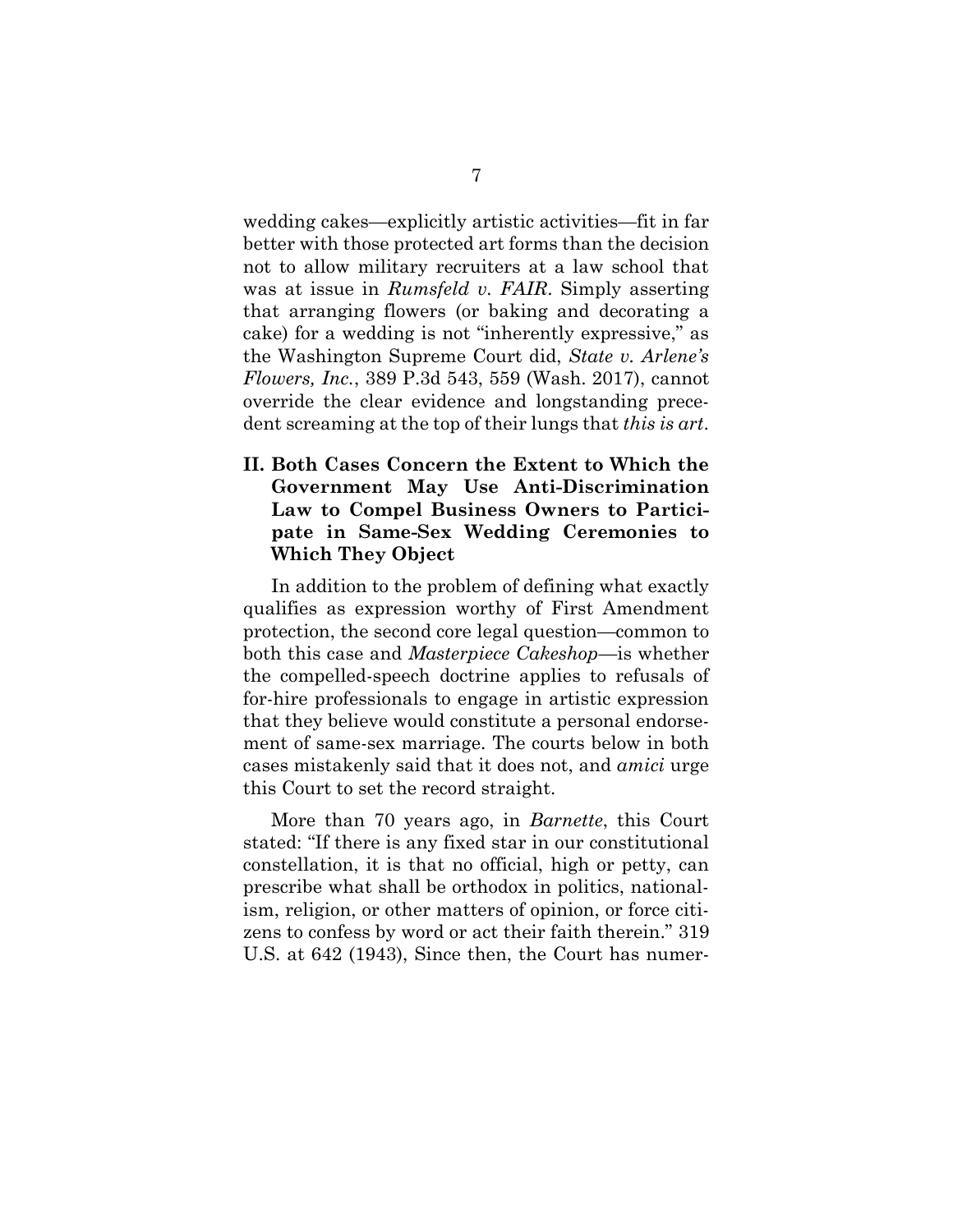ous times reaffirmed that the First Amendment prohibits both compelled speech and speech restrictions: "The right to speak and the right to refrain from speaking are complementary components of the broader concept of 'individual freedom of mind.'" *Wooley v. Maynard*, 430 U.S. 705, 714 (1977) (quoting *Barnette*, 319 U.S. at 637).

In *Wooley*, the Maynards objected to having to display the state motto on their state-issued license plates and sought the freedom not to display it. *Id.* at 707–08, 715. Surely, no observer would have understood the motto—printed by the government on government-provided and government-mandated license plates—as the driver's own words or sentiments. *See also Walker v. Tex. Div., Sons of Confederate Veterans, Inc.*, 135 S. Ct. 2239, 2253 (2015). Yet the Court nonetheless held for the Maynards. *Wooley*, 430 U.S. at 717.

The Court reasoned that a person's "individual freedom of mind" protects her "First Amendment right to avoid becoming the courier" for the communication of speech that she does not wish to communicate. *Id.* at 714, 717. People have the "right to decline to foster . . . concepts" with which they disagree, even when the government is merely requiring them to display a slogan on a state-issued license plate. *Id.* at 714.

Even "the passive act of carrying the state motto on a license plate," *id.* at 715, may not be compelled, because such compulsion "'invades the sphere of intellect and spirit which it is the purpose of the First Amendment to our Constitution to reserve from all official control.'" *Id.* (quoting *Barnette*, 319 U.S. at 642). Forcing drivers to display the motto made them "an instrument for fostering public adherence to an ideological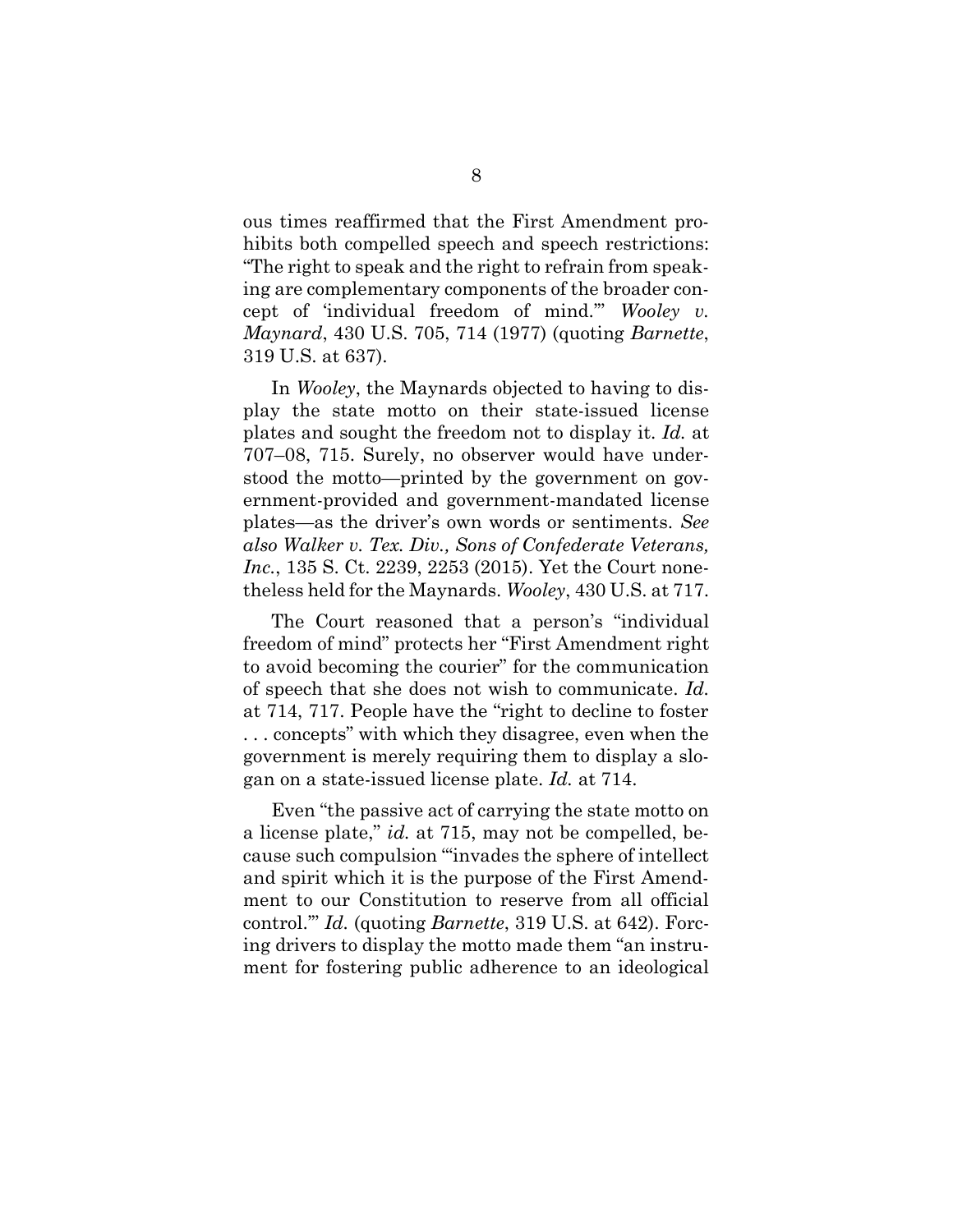point of view [they] find[] unacceptable." *Id.* This reasoning applies regardless of the slogan's content. *See, e.g.*, *First Covenant Church v. City of Seattle*, 840 P.2d 174, 193 (Wash. 1992) (Utter, J., concurring) (landmarks designation violated church's "freedom to express [itself] through the architecture of its church facilities"); *see also Ortiz v. New Mexico*, 749 P.2d 80, 82 (N.M. 1988) (*Wooley* protects drivers from displaying the non-ideological slogan "Land of Enchantment").

If the right not to be compelled to become a conduit for ideas one finds unacceptable extends to even the sort of "passive act" at issue in *Wooley*, it must also apply to the compelled creation of expressive art at issue in this case and *Masterpiece Cakeshop*. As discussed in Part I, *supra*, arranging flowers and baking cakes especially for weddings—are artistic endeavors where the individual artists go to painstaking efforts to express both a celebratory feeling and the unique tastes and characteristics of the couple getting married. Forcing Barronelle Stutzman and Jack Phillips (the owner of Masterpiece Cakeshop) to use their art to send a message of celebration and approval of same-sex marriages that they sincerely believe to be immoral is, if anything, significantly more invasive of core First Amendment rights than the imposition of a universally issued license plate with a quote hardly anyone could mistake as the driver's own personal opinions.

Let's be clear about what's happening here: The government is mandating, by law, that people produce art that violates their conscience. That is just as unconstitutional as if the government were to ban the creation of art expressing disfavored opinions. The fact that the states of Washington and Colorado are doing so to combat anti-LGBT discrimination—a goal *amici*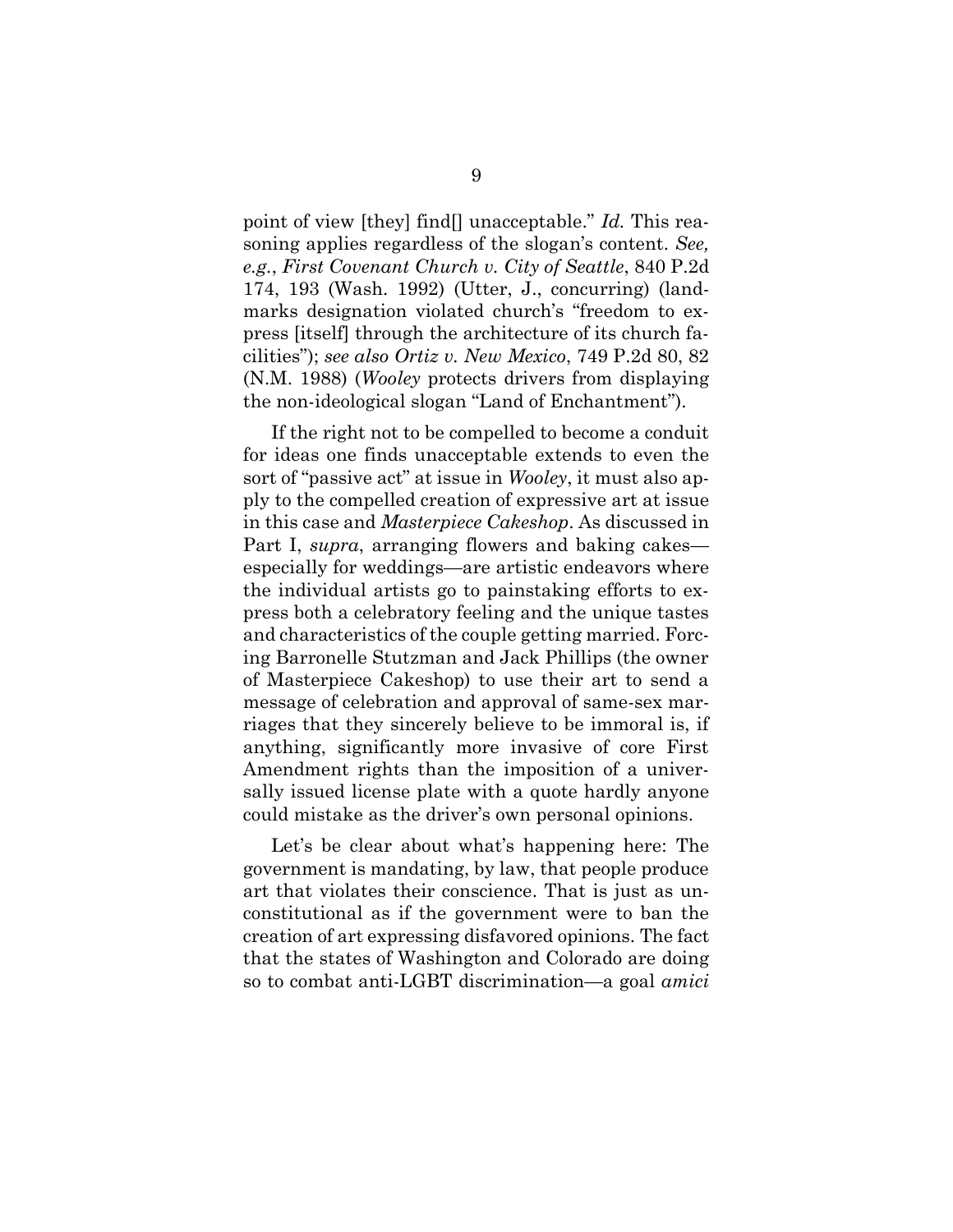freely acknowledge is a noble one—is irrelevant, because the rights guaranteed by the U.S. Constitution simply cannot be abrogated by even the most well-intentioned state legislation.

The First Amendment does not allow state governments to compel either the creation or dissemination of speech. Given that both floral design and making wedding cakes are forms of artistic expression protected as vigorously as literal speech, the Washington and Colorado courts' nearly identical analyses of their respective cases are contrary to both the Constitution and this Court's longstanding precedent.

### **III. Reviewing These Cases Together Will Help the Court in Its Analysis and Provide Much-Needed Guidance to the Lower Courts**

In addition to the multiple legal and factual commonalities between this case and *Masterpiece Cakeshop*, practical considerations also militate in favor of consolidation. As mentioned in the petition, this case has a particularly well-developed, comprehensive record that would facilitate the Court's analysis of the issues presented in *Masterpiece Cakeshop*. This record, which includes depositions and expert testimony, among other evidence, will provide a deeper and more nuanced foundation from which the Court can develop a rubric for determining what sorts of professional services are sufficiently expressive to trigger First Amendment scrutiny.

Hearing and resolving these cases together would also clarify the scope of the ultimate decision's holding, reducing the amount of unnecessary future litigation surrounding these issues. A decision that acknowl-